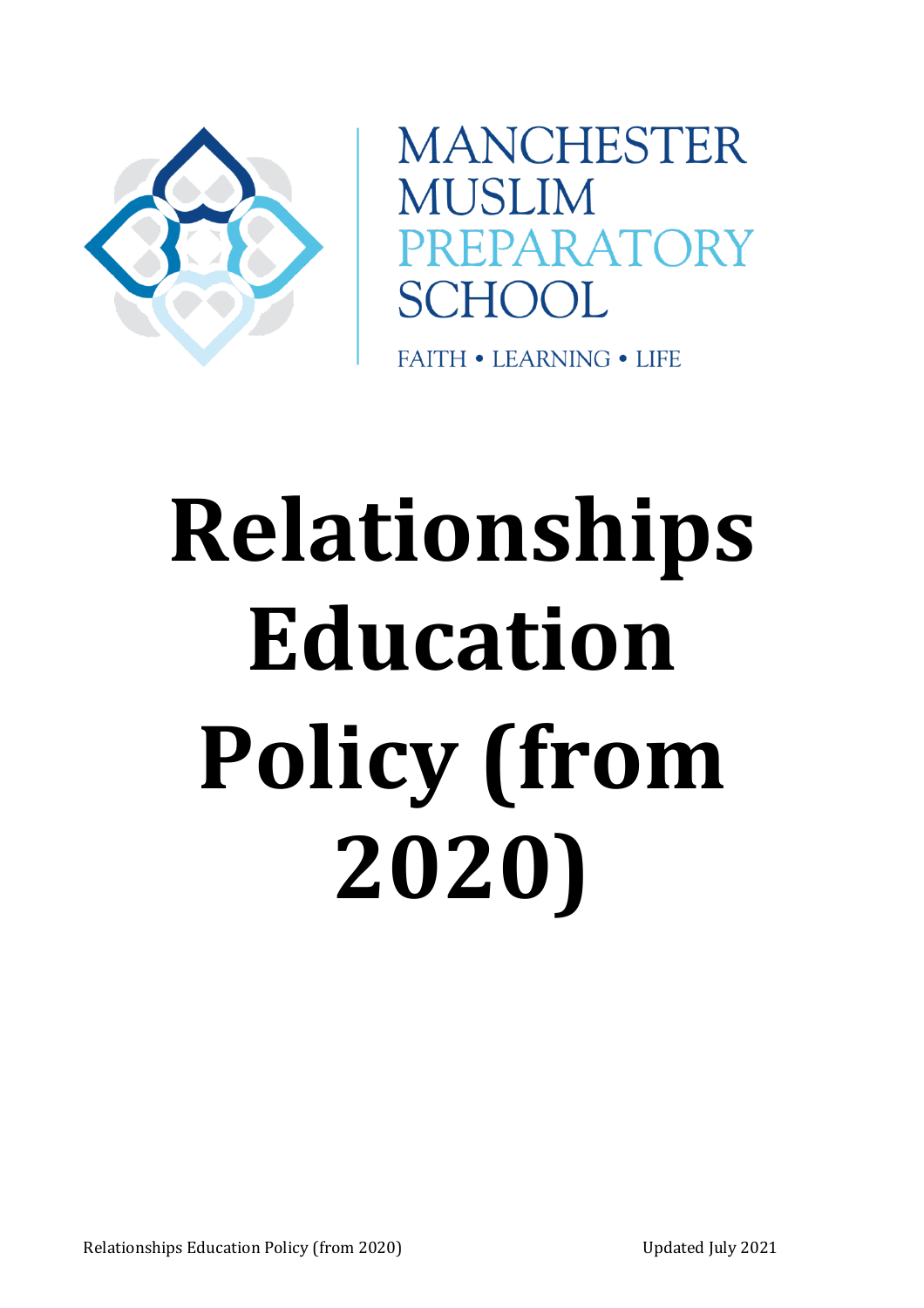# **Document Control**

| This policy has been<br>approved for operation<br>within: | Manchester Muslim Preparatory School |
|-----------------------------------------------------------|--------------------------------------|
| Date of last review                                       |                                      |
| Date of next review                                       | <b>July 2022</b>                     |
| <b>Review period</b>                                      | Yearly                               |
| <b>Owner</b>                                              | <b>MMPS</b>                          |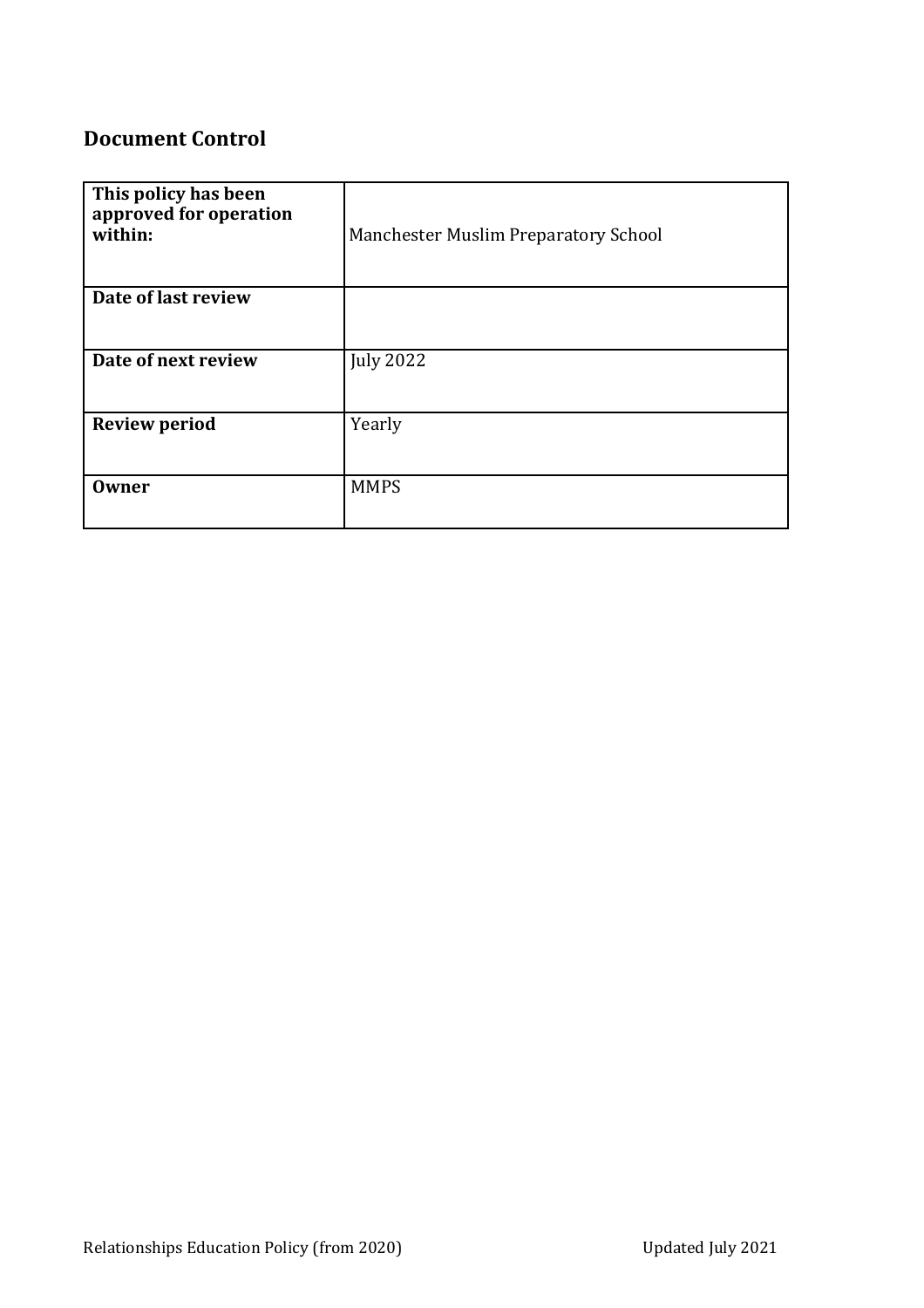# **1. Aims**

Our approach to RE is rooted in Islamic teachings about the human person and presented in a positive framework within Islamic guidelines. It will emphasise the importance of marriage and the family whilst acknowledging that all pupils have a fundamental right to have their life being respected whatever household they come from and support will be provided to help pupils with different sets of values.

The aims of relationships education (RE) at our school are to:

- Provide a framework in which sensitive discussions can take place
- Prepare pupils for puberty, and give them an understanding of the importance of health and hygiene
- Help pupils develop feelings of self-respect, confidence and empathy
- Create a positive culture around issues of relationships

## **2. Statutory requirements**

Statutory Guidance for Relationships Education (RE) and Health Education, published by the Department for Education (DofE) in June 2019, outlines what schools need to cover from September 2020

As an independent primary school we must provide relationships education to all pupils as per section 34 of the [Children and Social work act 2017.](http://www.legislation.gov.uk/ukpga/2017/16/section/34/enacted) 

In teaching RE, we must have regard t[o guidance](https://www.gov.uk/government/consultations/relationships-and-sex-education-and-health-education) issued by the secretary of state as outlined in section 403 of the [Education Act 1996.](http://www.legislation.gov.uk/ukpga/1996/56/contents) 

At Manchester Muslim Preparatory School we teach RE as set out in this policy.

# **3. Policy development**

This policy has been developed in consultation with staff, pupils and parents. The consultation and policy development process involved the following steps:

1. Review – a member of staff or working group pulled together all relevant information including

relevant national and local guidance

2. Staff consultation – all school staff were given the opportunity to look at the policy and make

recommendations

3. Draft RE policy submitted to Trust for initial consultation and approval

4. Parent/stakeholder consultation – parents and any interested parties were consulted via questionnaire

6. Pupil consultation – we investigated what exactly pupils want from their RE

6. Ratification – once amendments were made, the policy was shared with the Executive Head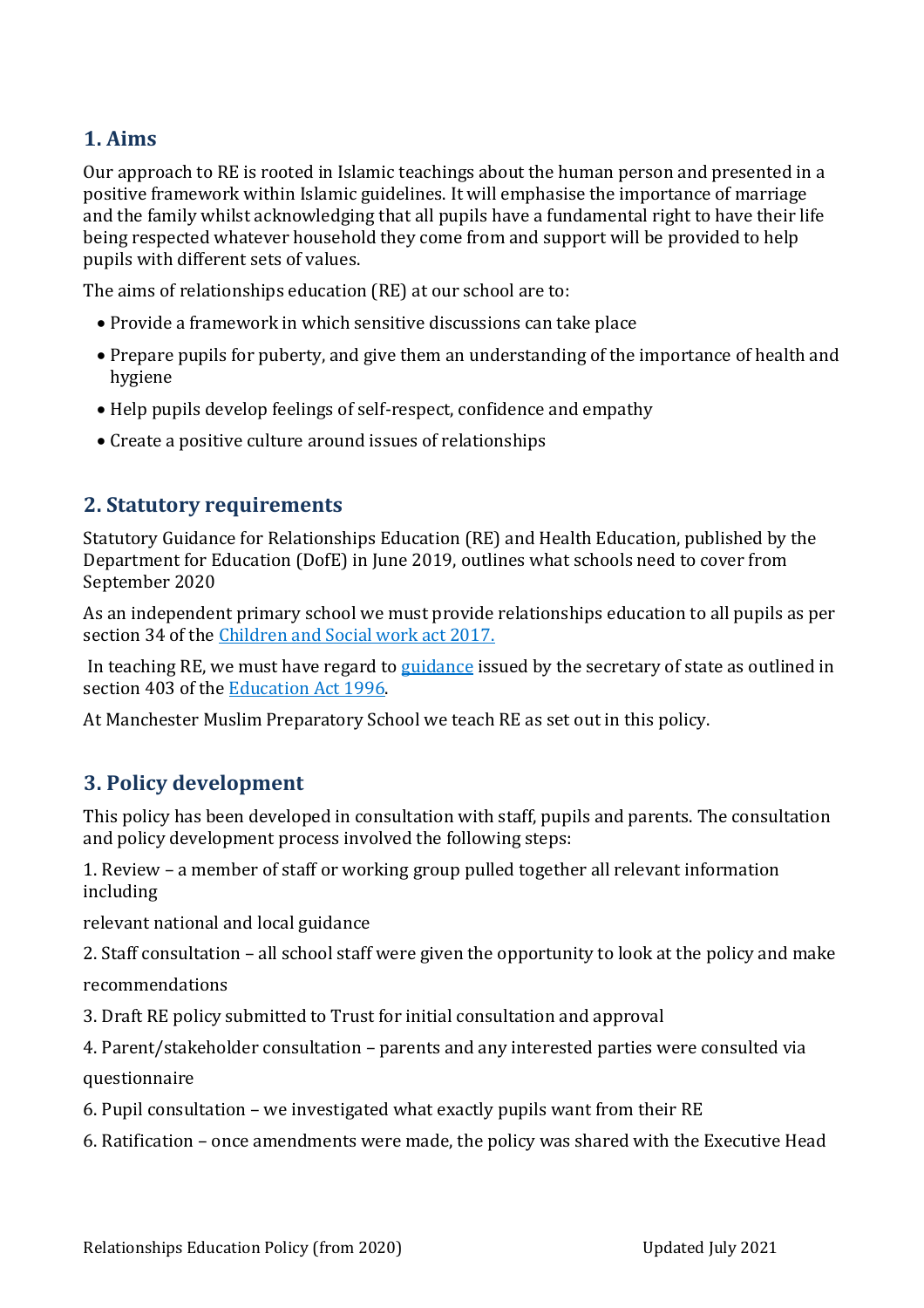and the School's Trust for final approval

## **4. Definition**

RE is about the physical, spiritual, emotional. moral, social and intellectual development of pupils. It involves learning about relationships, healthy lifestyles, diversity and personal identity.

RE is concerned with nurturing human wholeness and is centred around Islamic values and will be positive and prudent.

RE involves a combination of sharing information, and exploring issues and values.

# **5. Curriculum**

Our curriculum is set out as per Appendix 1 but we may need to adapt it as and when necessary.

We have developed the curriculum in consultation with parents, pupils and staff, taking into account the age, needs and feelings of pupils. If pupils ask questions outside the scope of this policy, teachers will respond in an appropriate manner so they are fully informed and don't seek answers online.

# **6. Delivery of RE**

RE is taught within the personal, social, health and economic (PSHE) education curriculum. Biological aspects of RE are taught within the science curriculum, and other aspects are included in the Islamic Studies curriculum.

Relationships education focuses on teaching the fundamental building blocks and characteristics of positive relationships including:

- Families and people who care for me
- Caring friendships
- Respectful relationships
- Online relationships
- Being safe

For more information about our RE curriculum, see Appendices 1 and 2.

These areas of learning are taught within the context of family life taking care to ensure that there is no stigmatisation of children based on their home circumstances (families can include single parent families, LGBT parents, families headed by grandparents, adoptive parents, foster parents/carers amongst other structures) along with reflecting sensitively that some children may have a different structure of support around them (for example: looked after children or young carers).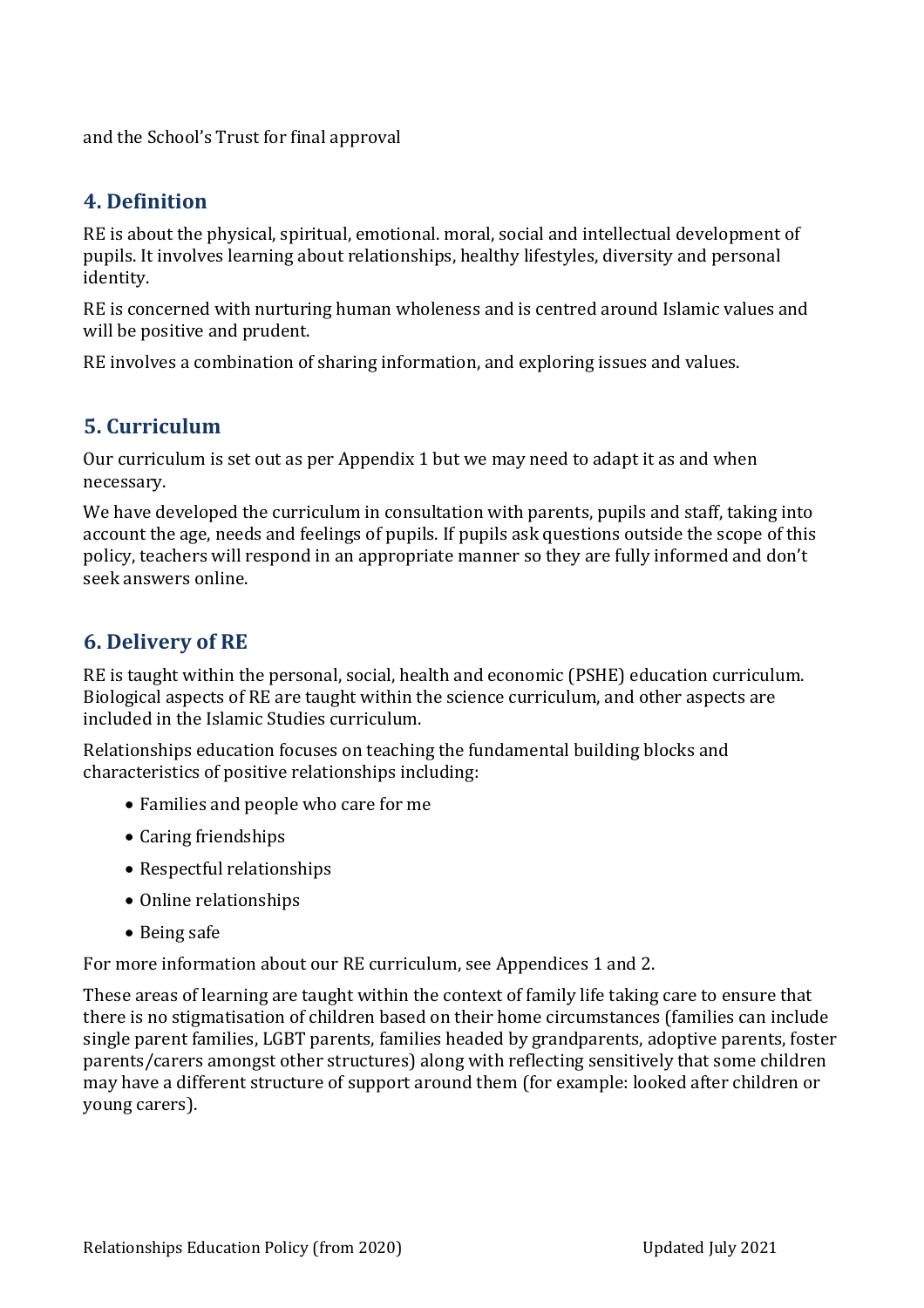# **7. Roles and responsibilities**

## **7.1 MIET**

The Trust and the Executive Head will approve the RE policy, and hold the head teacher to account for its implementation.

### **7.2 The Head teacher**

The Head teacher is responsible for ensuring that RE is taught consistently across the school.

#### **7.3 Staff**

Staff are responsible for:

- Delivering RE in a sensitive way
- Modelling positive attitudes to RE
- Monitoring progress
- Responding to the needs of individual pupils

The SMSC Lead is responsible for:

- reviewing the RE policy
- monitoring that RE is taught consistently
- ensuring the implementation of the RE curriculum

#### **7.4 Pupils**

Pupils are expected to engage fully in RE and, when discussing issues related to RE, treat others with respect and sensitivity.

## **8. Training**

Staff are trained on the delivery of RE and it is included in our continuing professional development calendar.

The head teacher will also invite visitors from outside the school, such as health professionals, to provide support and training to staff teaching RE.

## **9. Monitoring arrangements**

The delivery of RE is monitored by the head teacher and the SMSC lead through:

- Planning Scrutinies
- Learning Walks
- Lesson Observations

Pupils' development in RE is monitored by class teachers as part of our internal assessment systems.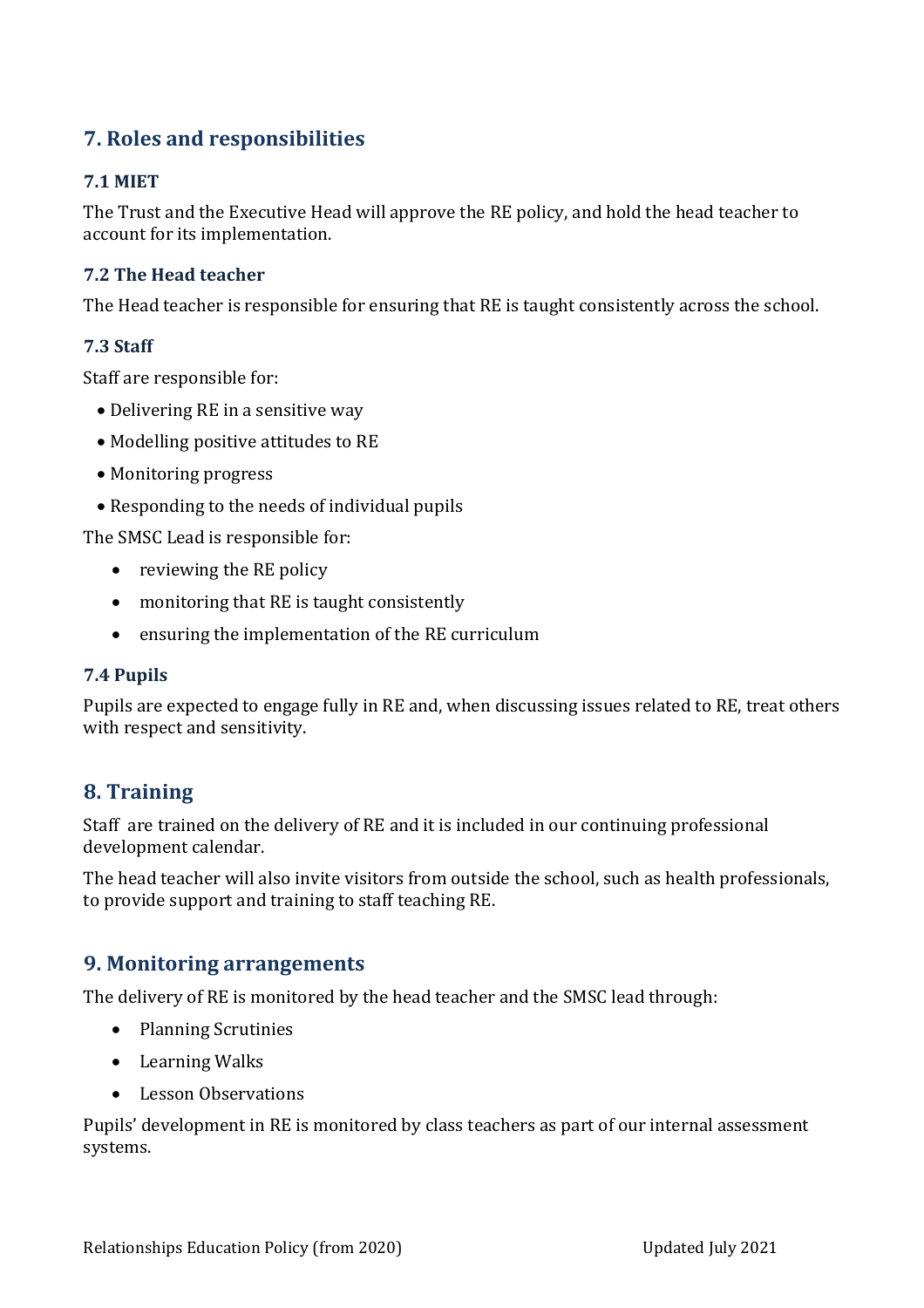This policy will be reviewed by the Head. At every review, the policy will be approved by the Executive Head and the school's Trust.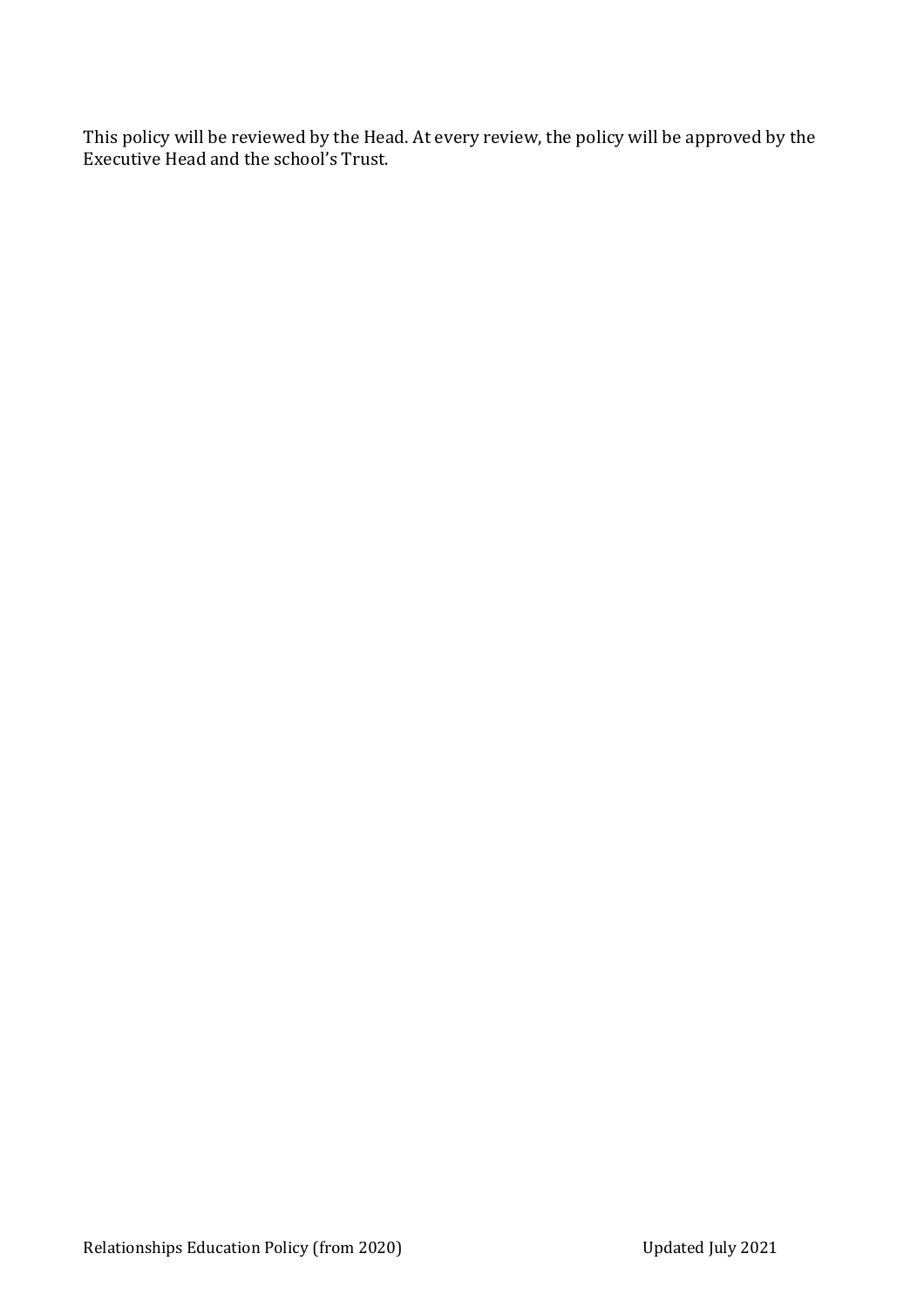# **Relationships education curriculum map**

| YEAR GROUP        | <b>TERM</b>                      | PSHE THEME DETAILS                                                                                                                                                                                                                                                                                                                                                                                                                                                                                                             | <b>TERM</b> | <b>ISLAMIC STUDIES THEME DETAILS</b>                                                                                                                      |
|-------------------|----------------------------------|--------------------------------------------------------------------------------------------------------------------------------------------------------------------------------------------------------------------------------------------------------------------------------------------------------------------------------------------------------------------------------------------------------------------------------------------------------------------------------------------------------------------------------|-------------|-----------------------------------------------------------------------------------------------------------------------------------------------------------|
| Year 1            | Summer 1                         | Relationships - Teamwork:<br>• to understand skills needed to work collaboratively<br>• importance of kindness<br>• effects of bullying<br>• making choices about behaviour and how feelings can be hurt                                                                                                                                                                                                                                                                                                                       | Spring 1/2  | Adab and Ahklaq<br>Manners of greeting<br>Manners of visiting<br>Manners with family and friends<br>Caring for neighbours<br>Family and parents           |
| Year <sub>2</sub> | Autumn 2<br>Summer 1<br>Spring 2 | Relationships<br>Importance of family<br>$\bullet$<br>What makes a good friend<br>$\bullet$<br>Boundaries and relationships<br>$\bullet$<br>Resolving conflict successfully<br>$\bullet$<br>Growing Up<br>Describe how they have changed since a baby<br>Understand how needs change with age<br>$\bullet$<br>Discuss what they want to do when older<br>$\bullet$<br>Understand what to do if they feel uncomfortable<br>$\bullet$<br>Safety<br>How to stay safe online<br>$\bullet$<br>Unsafe people and places<br>$\bullet$ | Summer 1/2  | Adab and Ahklaq<br>Behaviour of Muslims to non-<br><b>Muslims</b><br>Duties to parents and friends<br>Visiting relatives and friends<br>Visiting the sick |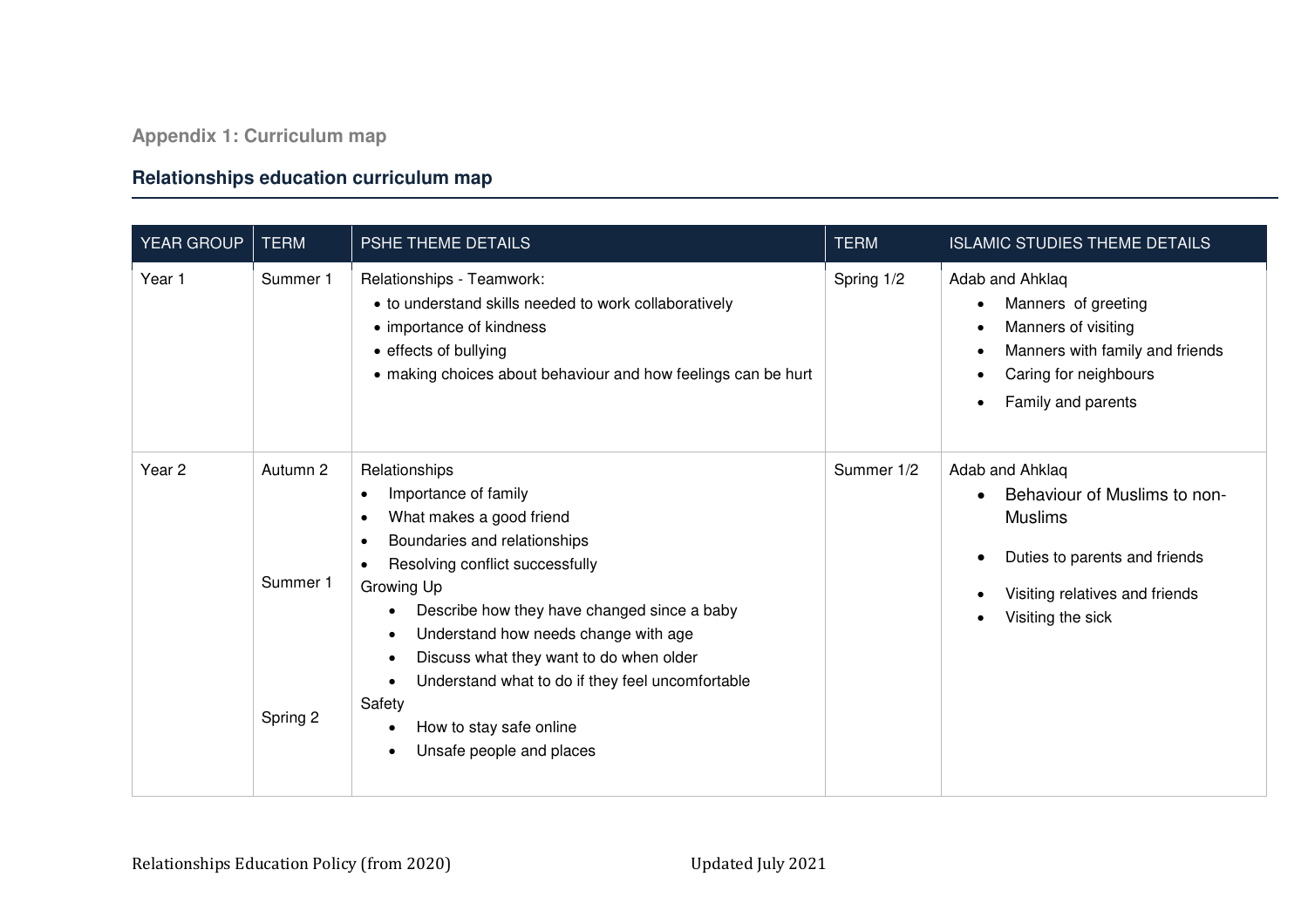| YEAR GROUP        | <b>TERM</b>                      | PSHE THEME DETAILS                                                                                                                                                                                                                                                                                                                                                       | <b>TERM</b> | <b>ISLAMIC STUDIES THEME DETAILS</b>                                                                            |
|-------------------|----------------------------------|--------------------------------------------------------------------------------------------------------------------------------------------------------------------------------------------------------------------------------------------------------------------------------------------------------------------------------------------------------------------------|-------------|-----------------------------------------------------------------------------------------------------------------|
| Year <sub>3</sub> | Autumn 2<br>Summer 1             | Teamwork<br>impact of teamwork<br>$\bullet$<br>conflict resolution strategies<br>$\bullet$<br>recognising aspects of a healthy relationship<br>$\bullet$<br>Relationships<br>identify strengths and achievements<br>$\bullet$<br>express thoughts and feelings respectfully<br>$\bullet$<br>Strategies for asserting oneself in uncomfortable<br>$\bullet$<br>situations | Spring 2    | Adab and Ahklaq<br>Rights of others<br>$\bullet$<br>Kindness to Parents<br>$\bullet$                            |
| Year 4            | Autumn 2<br>Summer 1<br>Spring 2 | Friendship<br>forming friendships<br>$\bullet$<br>maintaining friendships<br>$\bullet$<br>Family<br>their own family and relationships within it<br>$\bullet$<br>how to manage positive and negative feelings<br>$\bullet$<br>importance of seeking help and support<br>$\bullet$<br>Safety<br>dealing with peer pressure<br>٠<br>online safety<br>$\bullet$             | Spring 2    | Adab and Ahklaq<br><b>Rights of Parents and Elders</b><br>$\bullet$<br><b>Rights of Neighbours</b><br>$\bullet$ |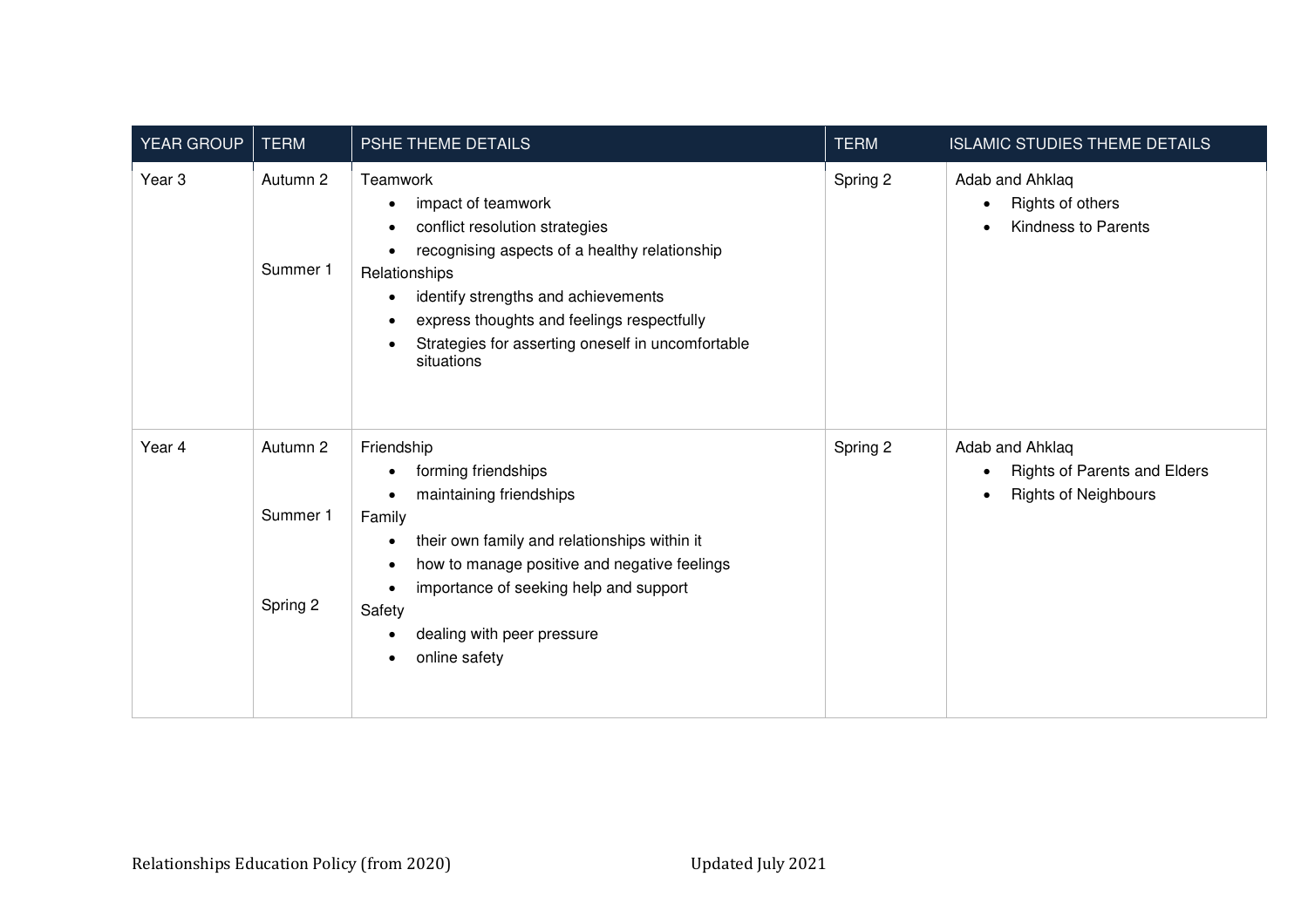| YEAR GROUP        | <b>TERM</b>          | PSHE THEME DETAILS                                                                                                                                              | <b>TERM</b> | <b>ISLAMIC STUDIES THEME DETAILS</b>                                                                                         |
|-------------------|----------------------|-----------------------------------------------------------------------------------------------------------------------------------------------------------------|-------------|------------------------------------------------------------------------------------------------------------------------------|
| Year 5            | Autumn 2<br>Summer 1 | Teamwork<br>collaboration<br>$\bullet$<br>compromise<br>respect and responsibility<br>Relationships<br>communicating feelings<br>tricky situations<br>$\bullet$ | Summer 2    | Adab and Ahklaq<br>Thinking Good of Others<br>$\bullet$<br>Honesty and Trust in relationships<br>Guests & Hosts<br>$\bullet$ |
| Year <sub>6</sub> | Autumn 2             | Relationships<br>understanding what constitutes a healthy/unhealthy<br>relationship-<br>families and friendship groups<br>٠                                     | Spring 2    | Adab and Ahklaq<br>Social Interaction<br>$\bullet$<br>Growing Up - Responsibilities of<br><b>Entering Adulthood</b>          |
|                   | Summer 1             | conflict negotiation<br>$\bullet$<br>Growing Up<br>Feelings about change and transition to secondary school<br>$\bullet$<br>Respectful relationships            |             | Fiqh<br>Maturity in Boys/ Girls<br>$\bullet$                                                                                 |
|                   | Spring 2             | Managing responsibility<br>Safety<br>Online safety<br>$\bullet$<br>Dares and peer pressure<br>$\bullet$                                                         |             |                                                                                                                              |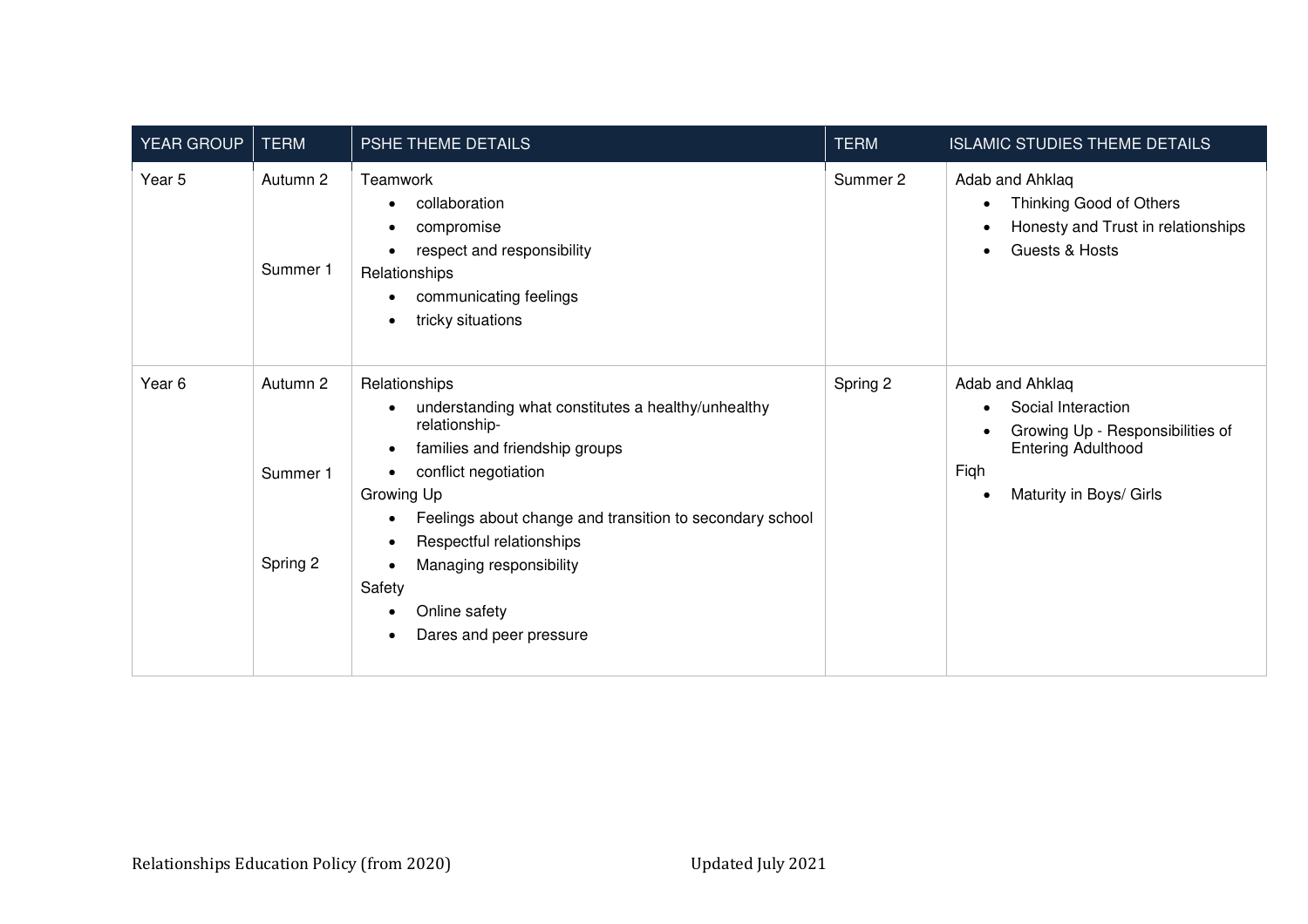**Appendix 2: By the end of primary school pupils should know** 

| <b>TOPIC</b>                                | <b>PUPILS SHOULD KNOW</b>                                                                                                                                                                                                                                                                                                                                                                                                                                                                                                                                                                                                                                                                                                                                                                                                                                                                                                                                                                                                                                       |
|---------------------------------------------|-----------------------------------------------------------------------------------------------------------------------------------------------------------------------------------------------------------------------------------------------------------------------------------------------------------------------------------------------------------------------------------------------------------------------------------------------------------------------------------------------------------------------------------------------------------------------------------------------------------------------------------------------------------------------------------------------------------------------------------------------------------------------------------------------------------------------------------------------------------------------------------------------------------------------------------------------------------------------------------------------------------------------------------------------------------------|
| Families and<br>people who care<br>about me | That families are important for children growing up because they can give love, security and stability<br>The characteristics of healthy family life, commitment to each other, including in times of difficulty, protection and care for children<br>and other family members, the importance of spending time together and sharing each other's lives<br>That others' families, either in school or in the wider world, sometimes look different from their family, but that they should respect<br>those differences and know that other children's families are also characterised by love and care<br>That stable, caring relationships, which may be of different types, are at the heart of happy families, and are important for children's<br>security as they grow up<br>That marriage represents a formal and legally recognised commitment of two people to each other which is intended to be lifelong<br>How to recognise if family relationships are making them feel unhappy or unsafe, and how to seek help or advice from others if<br>needed |
| Caring<br>friendships                       | How important friendships are in making us feel happy and secure, and how people choose and make friends<br>The characteristics of friendships, including mutual respect, truthfulness, trustworthiness, loyalty, kindness, generosity, trust, sharing<br>interests and experiences and support with problems and difficulties<br>That healthy friendships are positive and welcoming towards others, and do not make others feel lonely or excluded<br>That most friendships have ups and downs, and that these can often be worked through so that the friendship is repaired or even<br>strengthened, and that resorting to violence is never right<br>How to recognise who to trust and who not to trust, how to judge when a friendship is making them feel unhappy or uncomfortable,<br>managing conflict, how to manage these situations and how to seek help or advice from others, if needed                                                                                                                                                           |